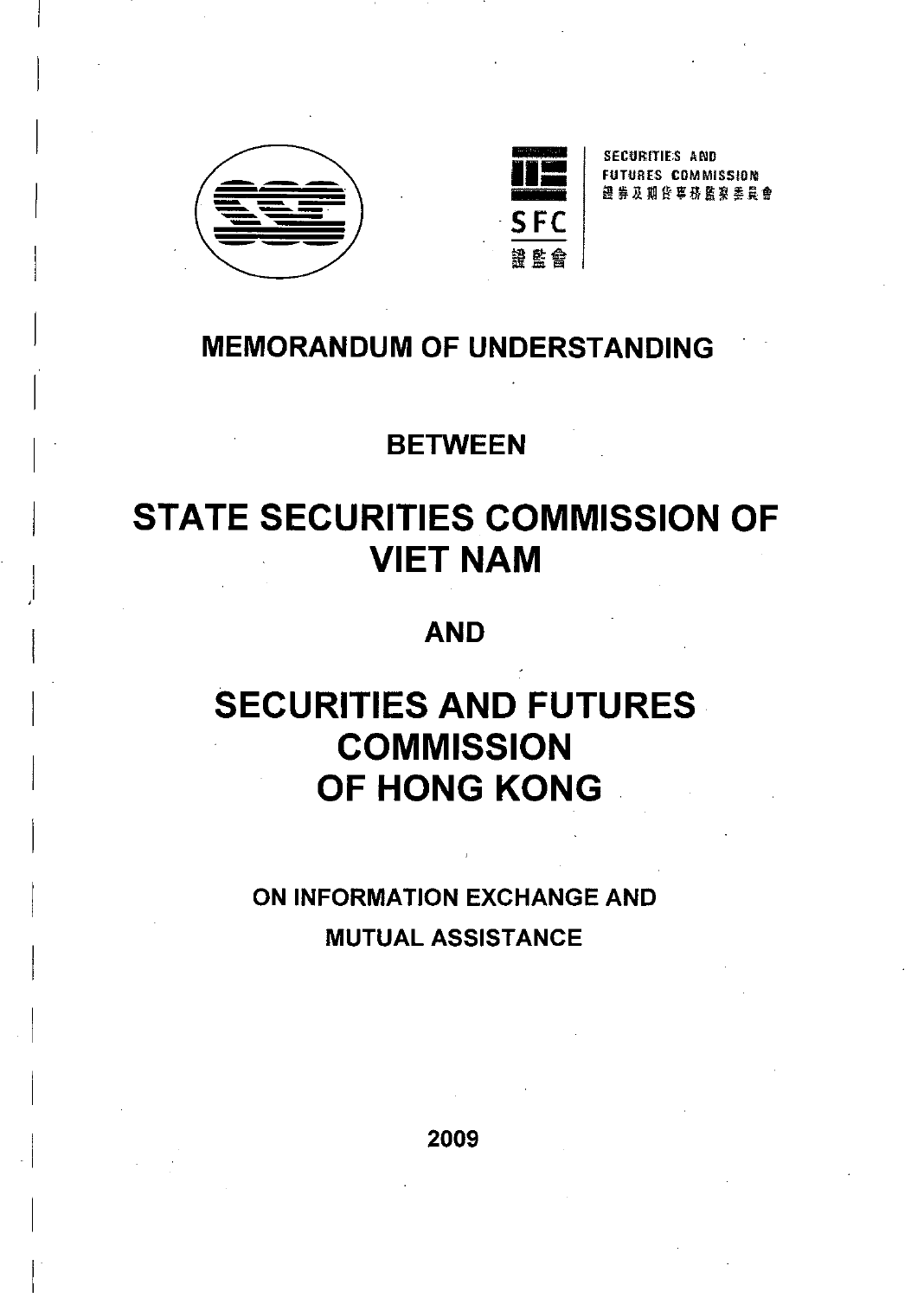The State Securities Commission in Viet Nam ("SSC") and the Securities and Futures Commission in Hong Kong ("SFC") ("the Authorities"), recognizing the increasingly international activity between the financial markets and financial services sectors of Viet Nam and Hong Kong and the corresponding need to establish and foster cooperation between the Authorities responsible for regulating their respective financial markets and services for the protection of investors and preservation of market integrity, have reached the following understanding.

### 2. **FUNCTIONS OF EACH AUTHORITY**

#### (a) State Securities Commission

The SSC is an organisation under the Ministry of Finance, charged with the functions of exercising the State regulation of the securities and securities market, direct regulation and supervision of activities in securities and the securities market, management of public services in the fields of securities and the securities market in accordance with applicable laws.

#### (b) Securities and Futures Commission

Under section 3 of the Securities and Futures Ordinance ("SFO"), the SFC is the statutory body to regulate and promote the efficiency of the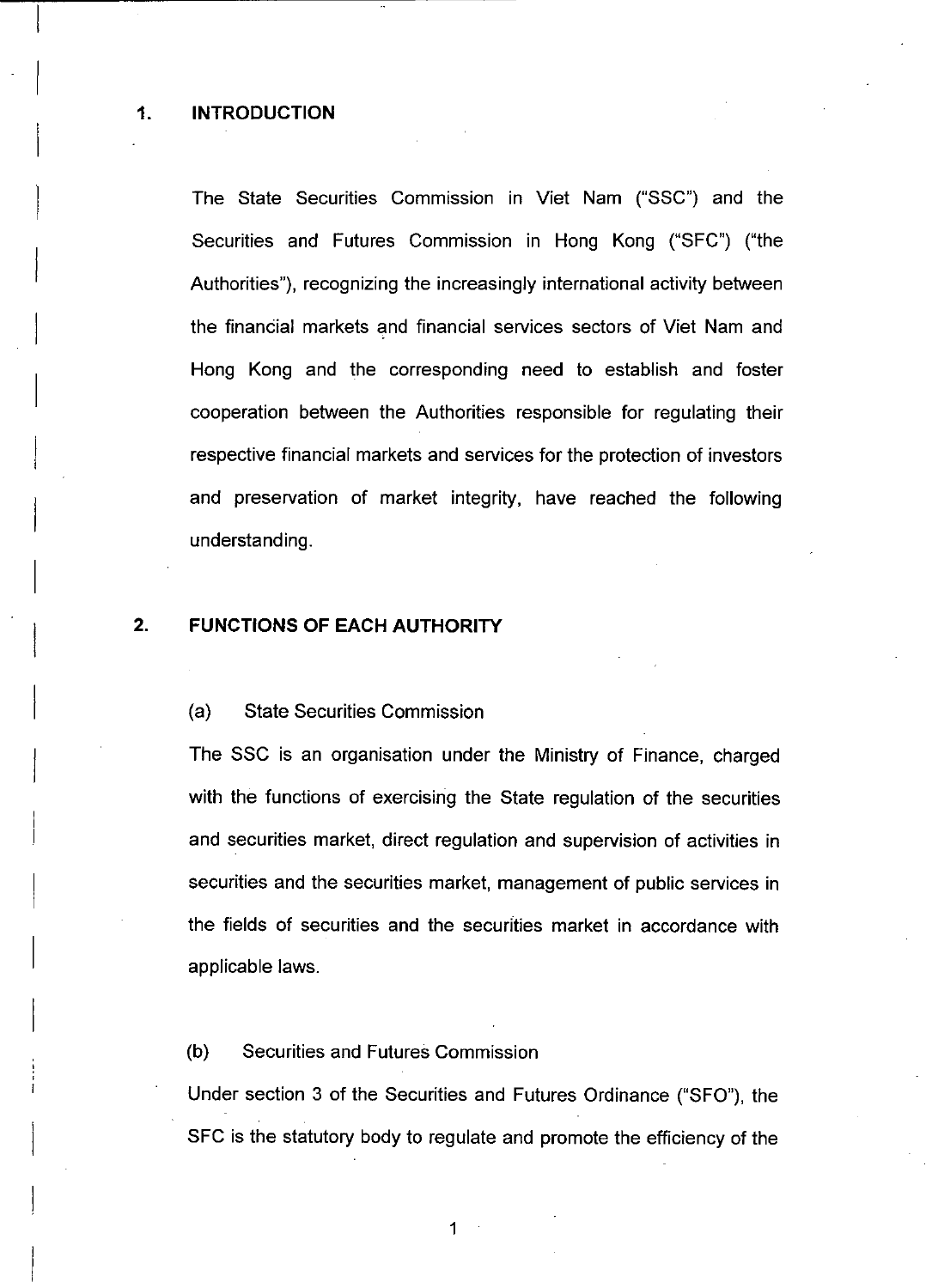securities and futures markets and leveraged foreign exchange trading in Hong Kong. The SFC is responsible for the administration and enforcement of the SFO and Part II and XII of the Companies Ordinance so far as those Parts relate to the performance of functions relating to prospectuses, the purchase by a corporation of its own shares and a corporation giving financial assistance for the acquisition of its own shares. Pursuant to section 378(3)(g)(i) of the SFO, the SFC may pass information to foreign regulators.

#### 3. **GENERAL PRINCIPLES**

- (a) The Memorandum of Understanding sets forth a statement of intent of the Authorities to establish a framework for mutual assistance and to facilitate the exchange of information between the Authorities to enforce or secure compliance with the laws and regulatory requirements of their respective jurisdictions.
- (b) The Memorandum of Understanding does not create any legally enforceable rights nor impose any legally binding obligations. The Memorandum of Understanding does not modify or supersede any laws or regulatory requirements in force in, or applying to, Viet Nam or Hong Kong. The Memorandum of Understanding does not affect any arrangements under other Memoranda to which either Authority may be a party.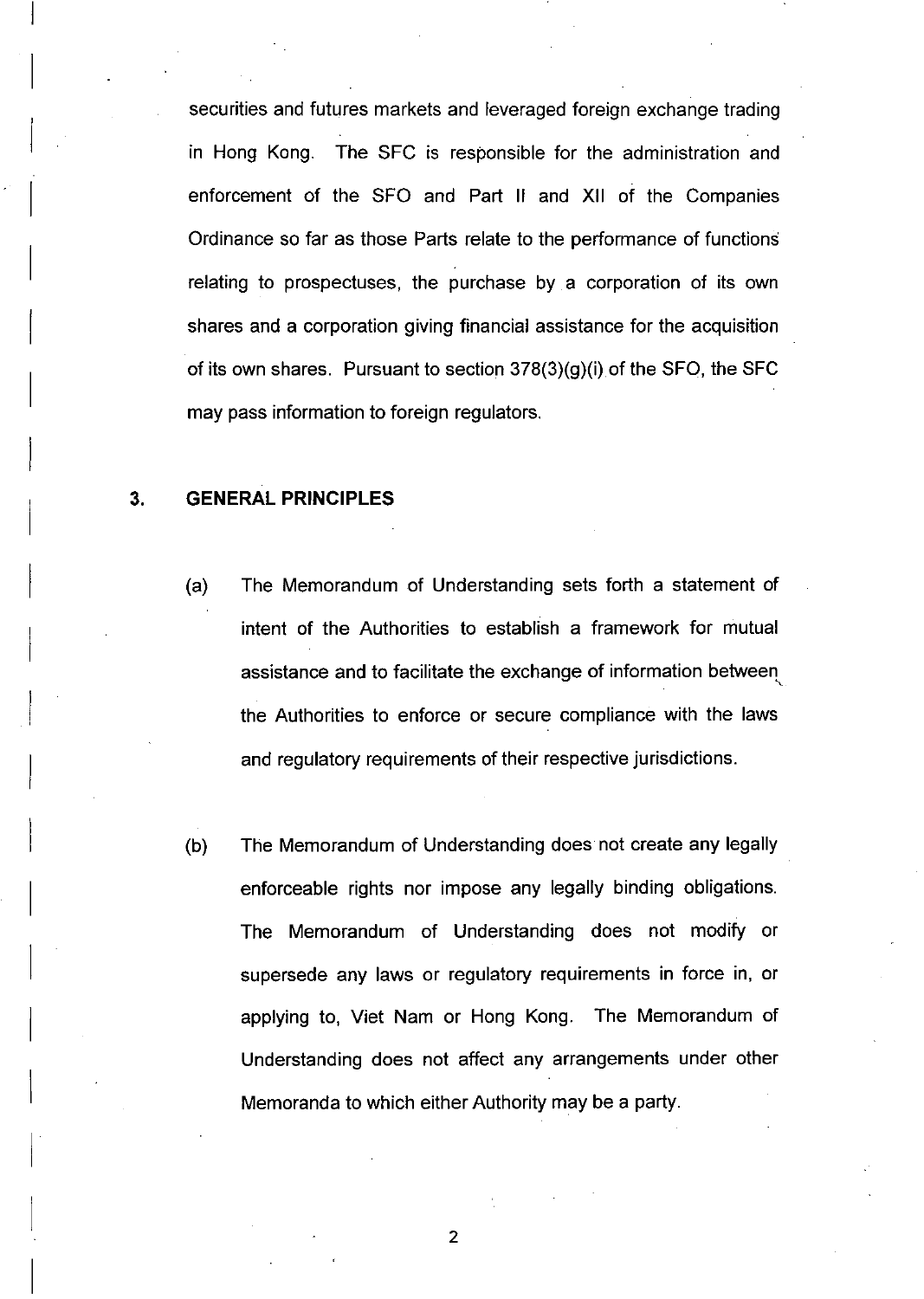- (c) The Authorities recognize the need for and desirability of . providing mutual assistance and the exchange of information to assist each other in securing compliance with their respective laws or regulatory requirements. A request for assistance may be denied, however, by the requested Authority:
	- (i) where the request would require the requested Authority to act in a manner that would violate its laws;
	- (ii) where the request is not made in accordance with the provisions of the Memorandum of Understanding; or
	- (iii) on the grounds of public interest.

#### **4; SCOPE OF ASSISTANCE**

Through the machinery set up by this Memorandum of Understanding, the Authorities hereby agree to promote mutual assistance and the exchange of information so that the Authorities may effectively perform their respective duties according to law. Under the foregoing theme, the scope of the Memorandum of Understanding will include the following: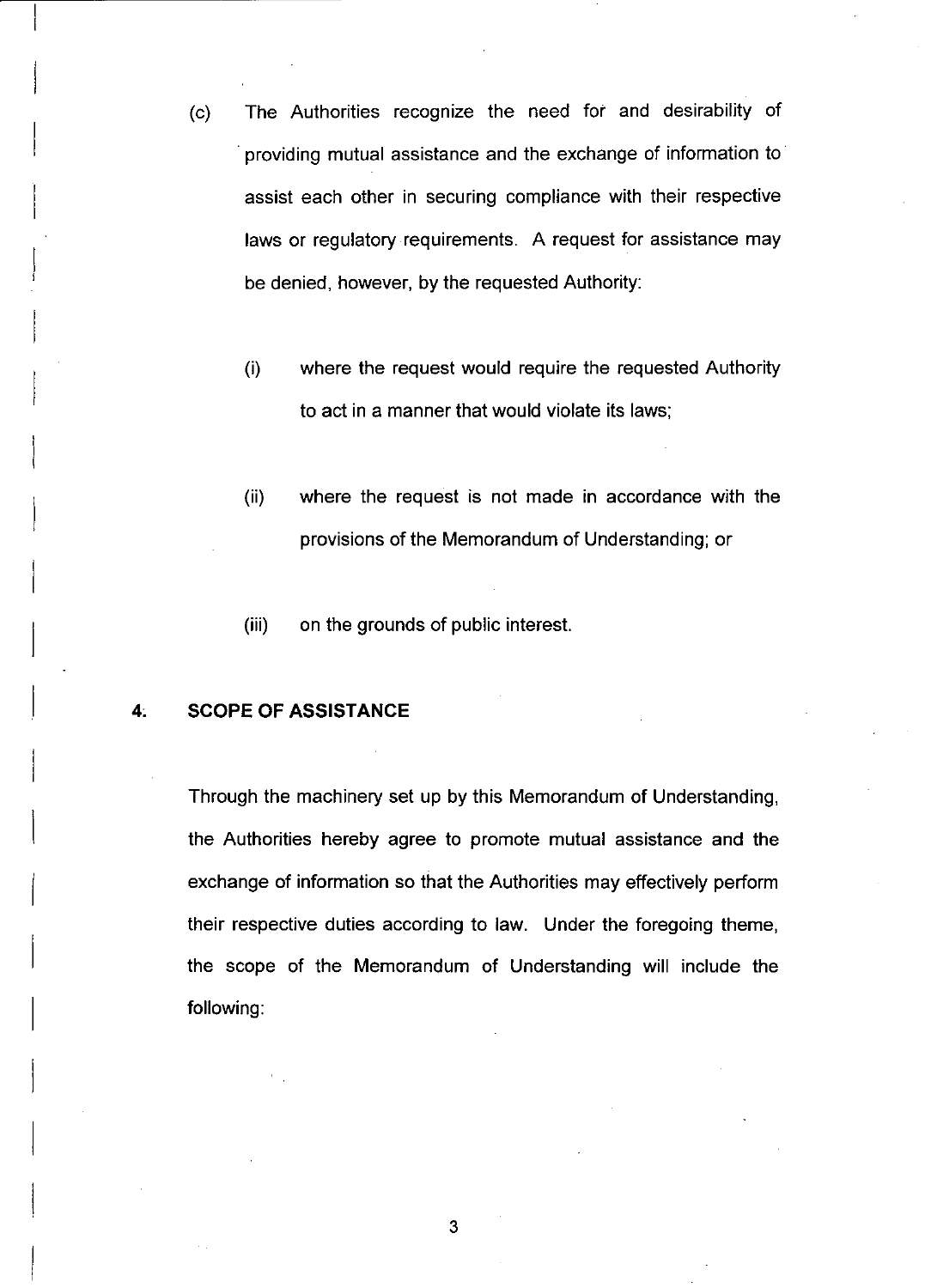(a) supervising and monitoring the securities and futures markets, their clearing and settlement activities, ensuring compliance with relevant laws and regulatory requirements;

I

I

I

 $\vert$ 

 $\parallel$ 

I

I

 $\mid$ 

 $\vert$ 

 $\vert$ 

I

I

 $\overline{ }$ 

I

I

I

I

I

I

I

I

- (b) enforcement of the laws and regulatory requirements relating to dealing in, arranging deals in, managing and advising on securities, futures contracts, and other investment products;
- (c) promoting and" securing the fitness and properness of dealers, investment advisers, and other financial market practitioners, promoting high standards of fair trading and integrity in their conduct of business;
- (d) enforcement of the laws and regulatory requirements relating to insider dealing, market manipulation and other fraudulent practices in relation to listed companies, securities, futures contracts, and other investment products;
- (e) ensuring compliance by issuers of and offerors for securities, and directors, officers, shareholders and professional advisers of all companies listed, or applying for listing, on the securities markets of either Viet Nam or Hong Kong, with any duties under any relevant laws and regulatory requirements and any obligation to make full, accurate and immediate disclosure of information relevant to investors;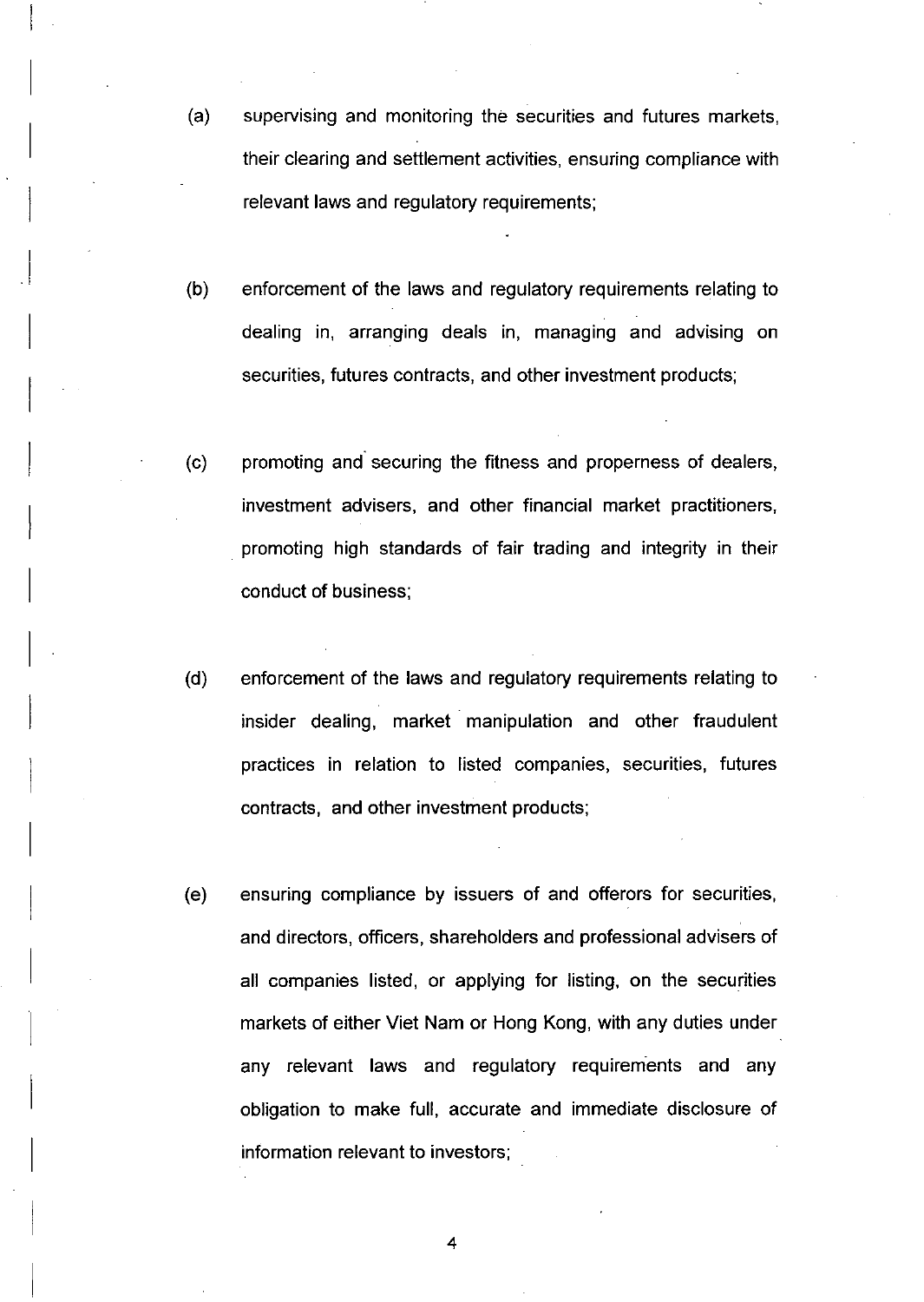- (f) enforcement of the laws and regulatory requirements relating to takeovers and mergers and share repurchases;
- (g) the disclosure of interests in the securities of listed companies;
- (h) breaches of companies legislation; and
- (i) any other matters agreed upon by the Authorities.

#### **5. REQUESTS FOR ASSISTANCE**

- (a) Requests for assistance will be made in writing in English and addressed to the requested Authority's principal point of contact listed in Appendix A.
- (b) Requests for assistance will specify the following:
	- (i) a general description of the information sought by the requesting Authority;
	- (ii) the purpose for which the information is sought;
	- (iii) a general description of the nature of the case and the conduct or suspected conduct which gives rise to the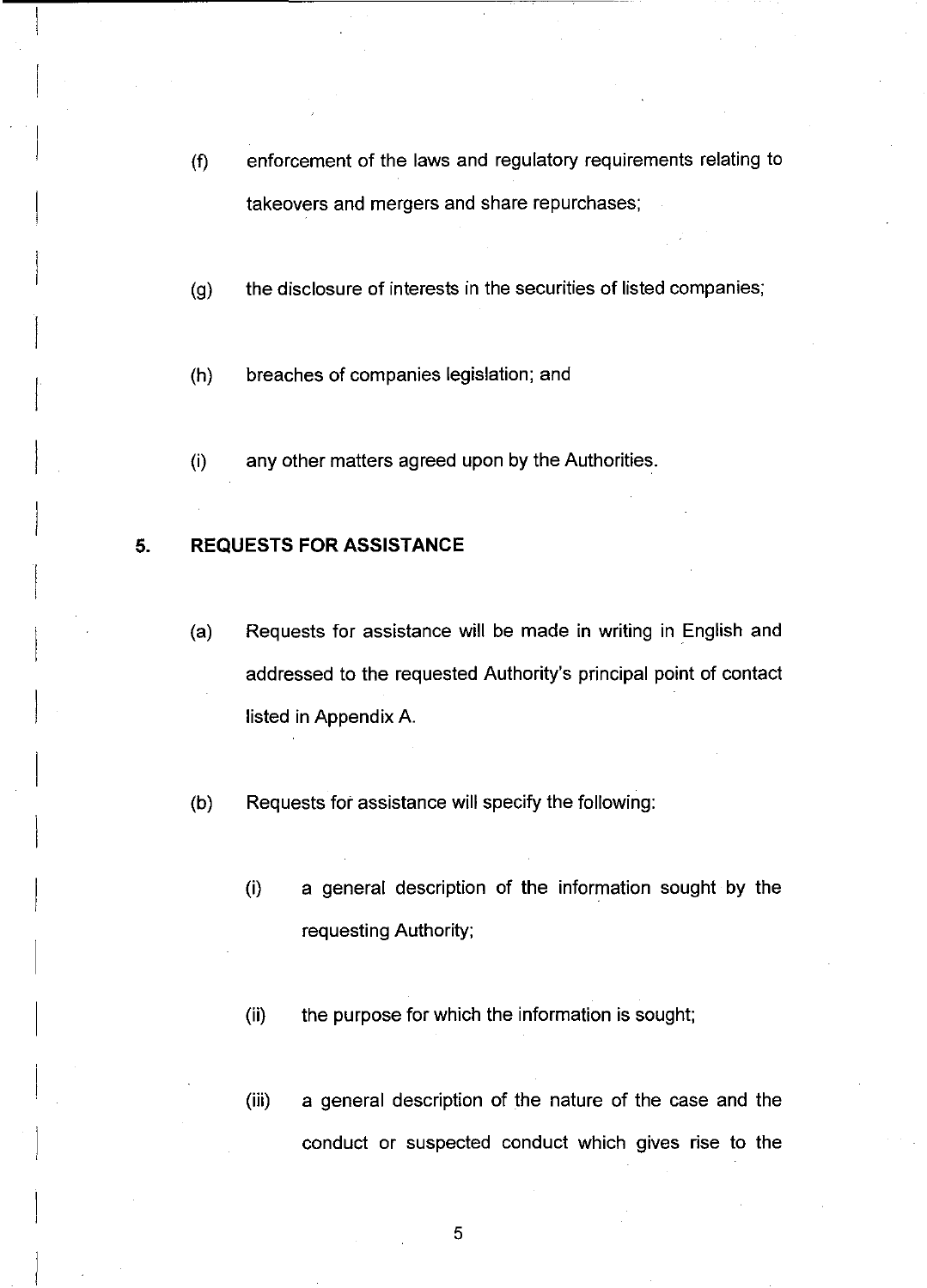request, including what laws or regulatory requirements are alleged to have been breached;

- (iv) the link between the specified laws or regulatory requirements and the regulatory function of the requesting Authority;
- (v) the relevance of the requested information to the specified laws or regulatory requirements;
- (vi) the desired time period for the reply.

 $\parallel$ 

I

I

I

 $\parallel$ 

I

I

I

I

I

I

I

 $\begin{array}{c} \n\end{array}$ 

I

I

I

I

I

 $\vert$ 

I

 $\overline{\phantom{a}}$ 

- (c) In urgent cases, a request for assistance may be effected by summary procedures or other means mutually agreed upon by the Authorities, provided that all such communications are confirmed in the manner prescribed by paragraphs 5(a) and 5(b) of the Memorandum of Understanding.
- (d) Assistance available pursuant to the Memorandum of Understanding includes but is not limited to the provision by the requested authority of information which is in the files of the requested authority.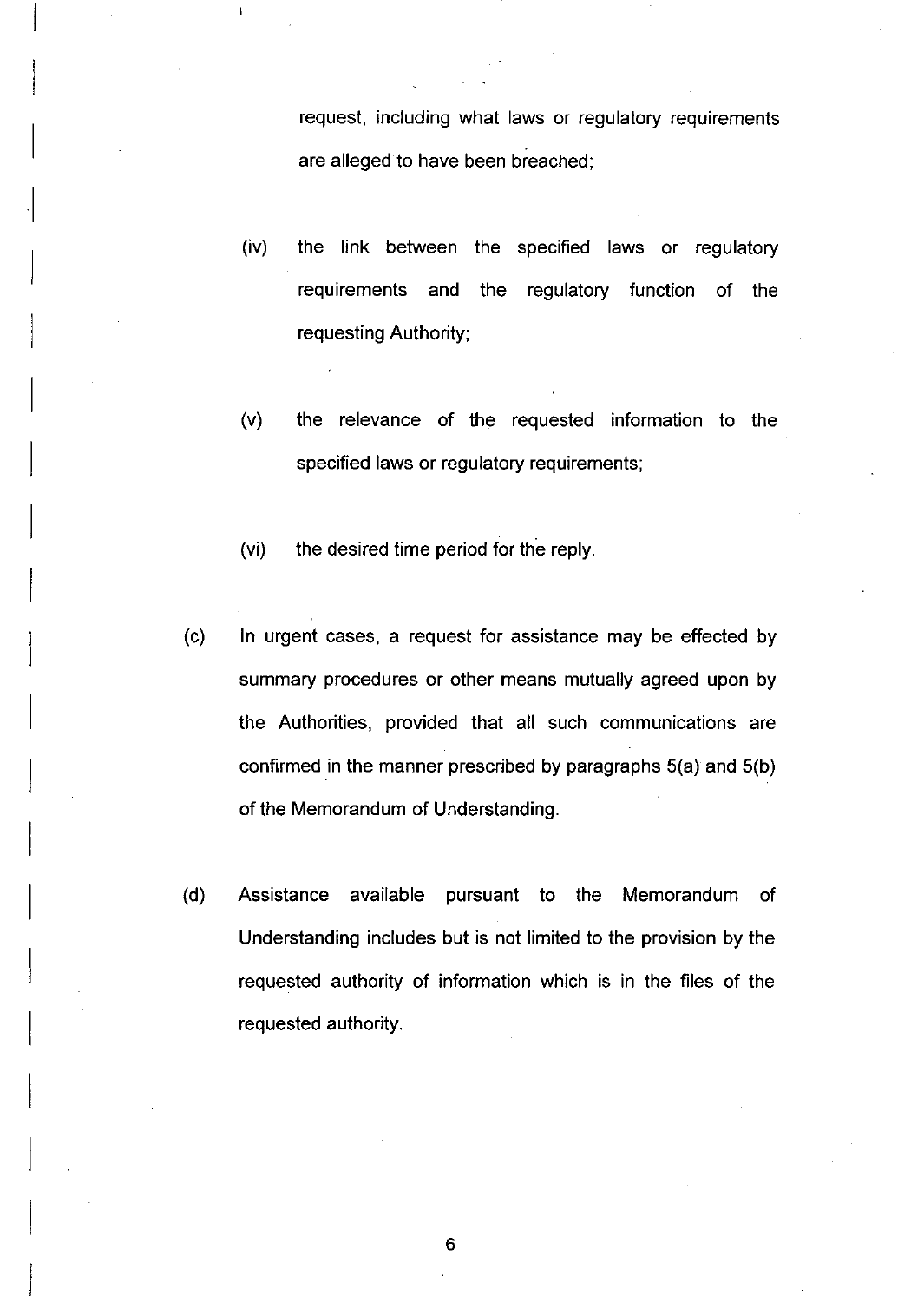#### 6. **EXECUTION OF REQUESTS FOR ASSISTANCE**

I

 $\vert$ 

I

I

I

I

I

 $\mid$ 

 $\overline{\phantom{a}}$ 

 $\overline{\phantom{a}}$ 

I

 $\overline{\phantom{a}}$ 

I

- (a) Each request will be assessed by the requested Authority to determine whether information can be provided under the terms of the Memorandum of Understanding. In any case where the request cannot be accepted completely, the requested Authority will consider whether part of the information or assistance requested may be provided or whether there may be any other relevant assistance or information which might be provided.
- (b) The requested Authority may, as a condition of agreeing that assistance is given under the Memorandum of Understanding require the requesting Authority to make a contribution to costs. Such a contribution may, in particular, be required where the cost of a request is substantial or where a substantial imbalance has arisen in the cumulative costs incurred.
- (c) Any documents or other materials provided under the Memorandum of Understanding and any copies thereof must be returned on request, to the extent permitted by law.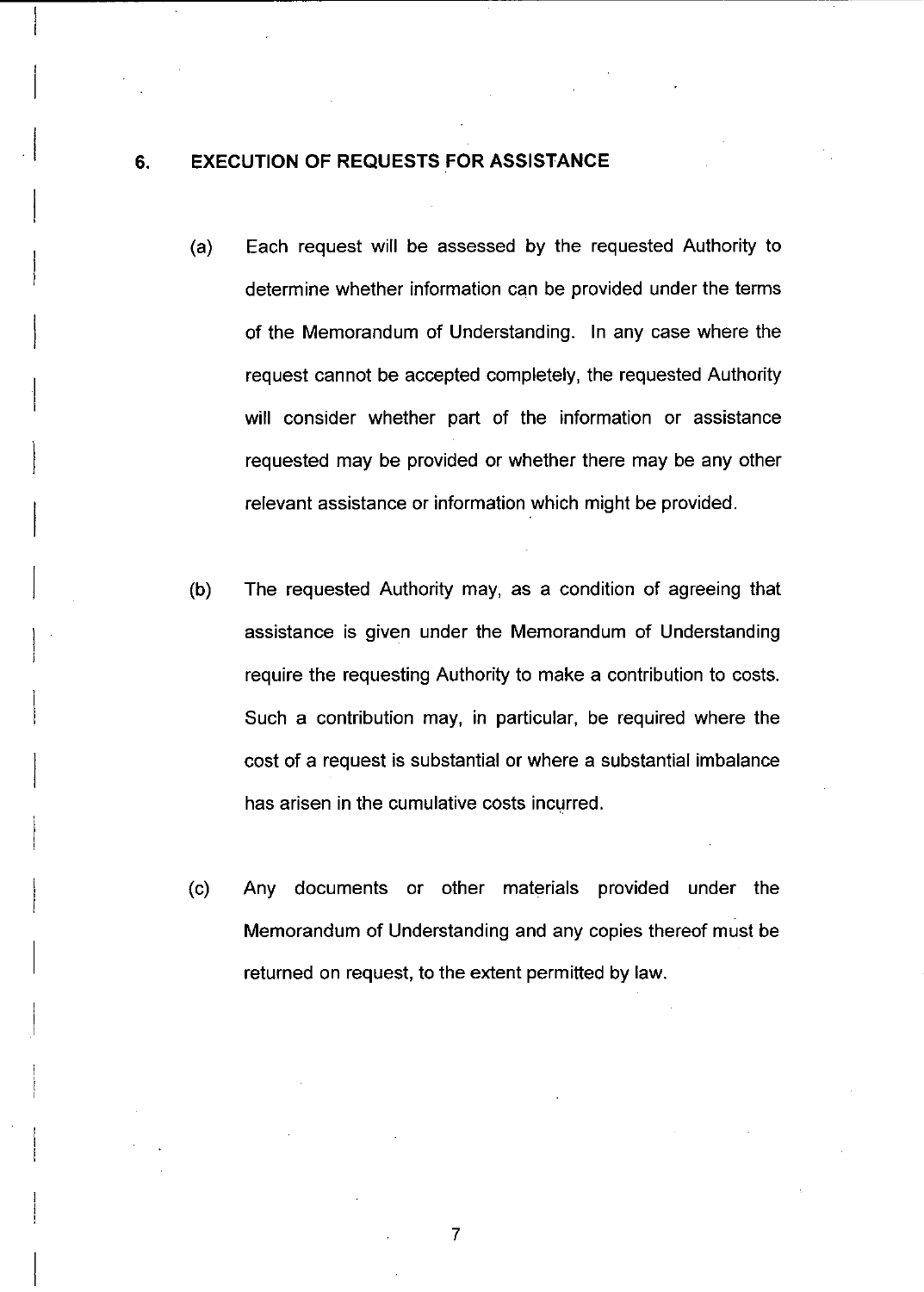#### **7. UNSOLICITED INFORMATION**

 $\vert$ 

I

I

I

 $\overline{\phantom{a}}$ 

I

I

I

I

 $\parallel$ 

 $\vert$ 

 $\parallel$ 

 $\begin{matrix} \phantom{-} \end{matrix}$ 

I

I

I

I

I

 $\overline{\phantom{a}}$ 

 $\overline{\phantom{a}}$ 

I

Where one Authority has information which will assist the other Authority in the performance of its regulatory functions, including any relevant information that is discovered which gives rise to a suspicion of a breach, or anticipated breach, of the laws or regulatory requirements of the other Authority, the former may provide such information, or arrange such information to be provided, to the extent permitted by law, on a voluntary basis even though no request has been made by the other Authority. The terms and conditions of the Memorandum of Understanding will apply if the providing Authority specifies that the information is passed under the Memorandum of Understanding.

#### **8. CONFIDENTIALITY AND USE OF INFORMATION**

- (a) The requesting Authority may use the information and documents furnished in response to a request for assistance under the Memorandum of Understanding solely for:
	- (i) the purpose set forth in the request for assistance, including ensuring compliance with the laws and regulatory requirements related to the request; and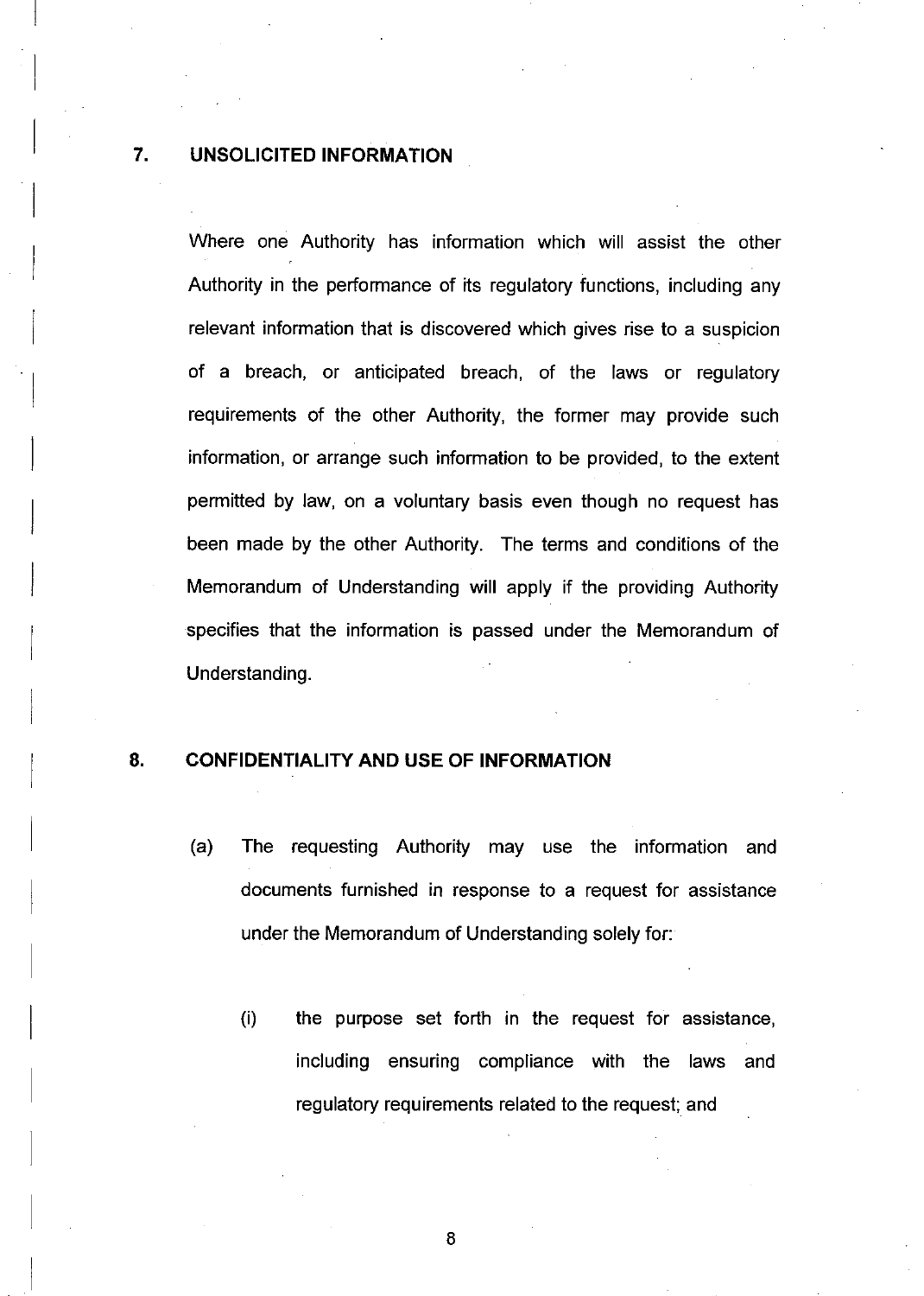- (ii) a purpose within the general framework of the use stated in the request for assistance, including assisting in exercising functions of regulation, investigation and enforcement for any general charge applicable to the violation of the provision specified in the request where such general charge pertains to a violation of the laws and regulatory requirements administered by the requesting Authority. The use may include enforcement proceedings which are public upon the approval of the requested authority.
- (b) **If** a requesting Authority intends to use information furnished under the Memorandum of Understanding for any purpose other than those stated in Paragraph 8 (a), it must obtain the consent of the requested Authority.
- (c) Each Authority will keep confidential requests made under the Memorandum of Understanding, the contents of such request, and any matters arising under the Memorandum of Understanding, including consultations between the Authorities, and unsolicited assistance. After consulting with the requesting Authority, the requested Authority may disclose the fact the requesting Authority has made the request if such disclosure is required to carry out the request.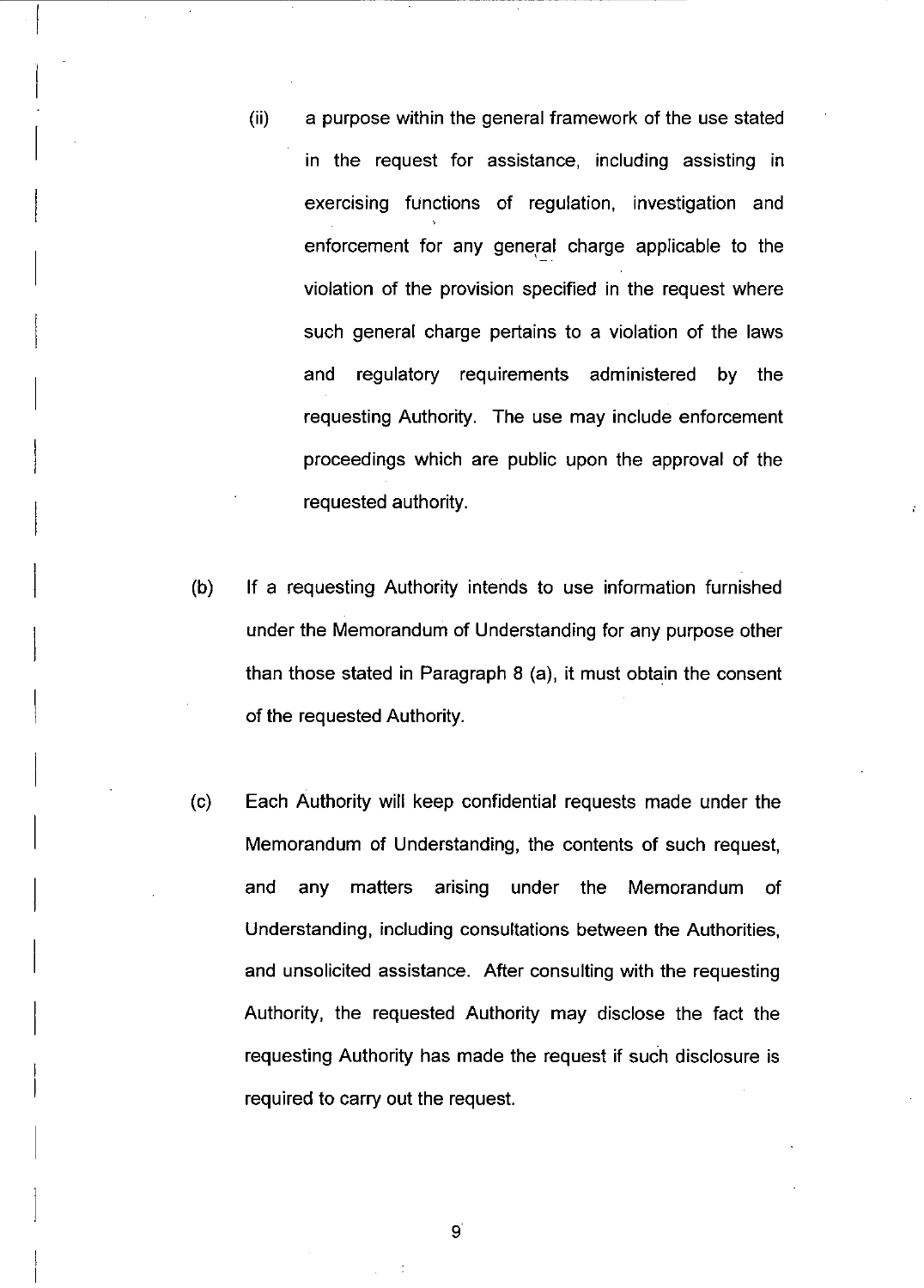(d) The requesting Authority will not disclose information and documents received under the Memorandum of Understanding, except as contemplated by paragraph 8 (a) or in response to a legally enforceable demand. In the event of a legally enforceable demand, the requesting Authority will notify the requested Authority prior to complying with the demand, and will assert such appropriate legal exemptions or privileges with respect to such information as may be available. The Requesting Authority will use its best efforts to protect the confidentiality of the documents and information received under the Memorandum of Understanding.

#### 9. **CONSULTATIONS**

I

I

 $\overline{\phantom{a}}$ 

I

I

 $\vert$ 

 $\vert$ 

 $\vert$ 

 $\begin{bmatrix} 1 & 1 \\ 1 & 1 \end{bmatrix}$ 

I

I

 $\parallel$ 

I

 $\vert$ 

 $\vert$ 

- (a) The Authorities will consult in the event of any uncertainty over the meaning of any terms used in the Memorandum of Understanding.
- (b) The Authorities may consult informally, at any time, about a request or proposed request.
- (c) The Authorities may consult and revise the terms of the Memorandum of Understanding in the event of a substantial change in laws, regulations, rules, practices, conditions or any other matter affecting its operation.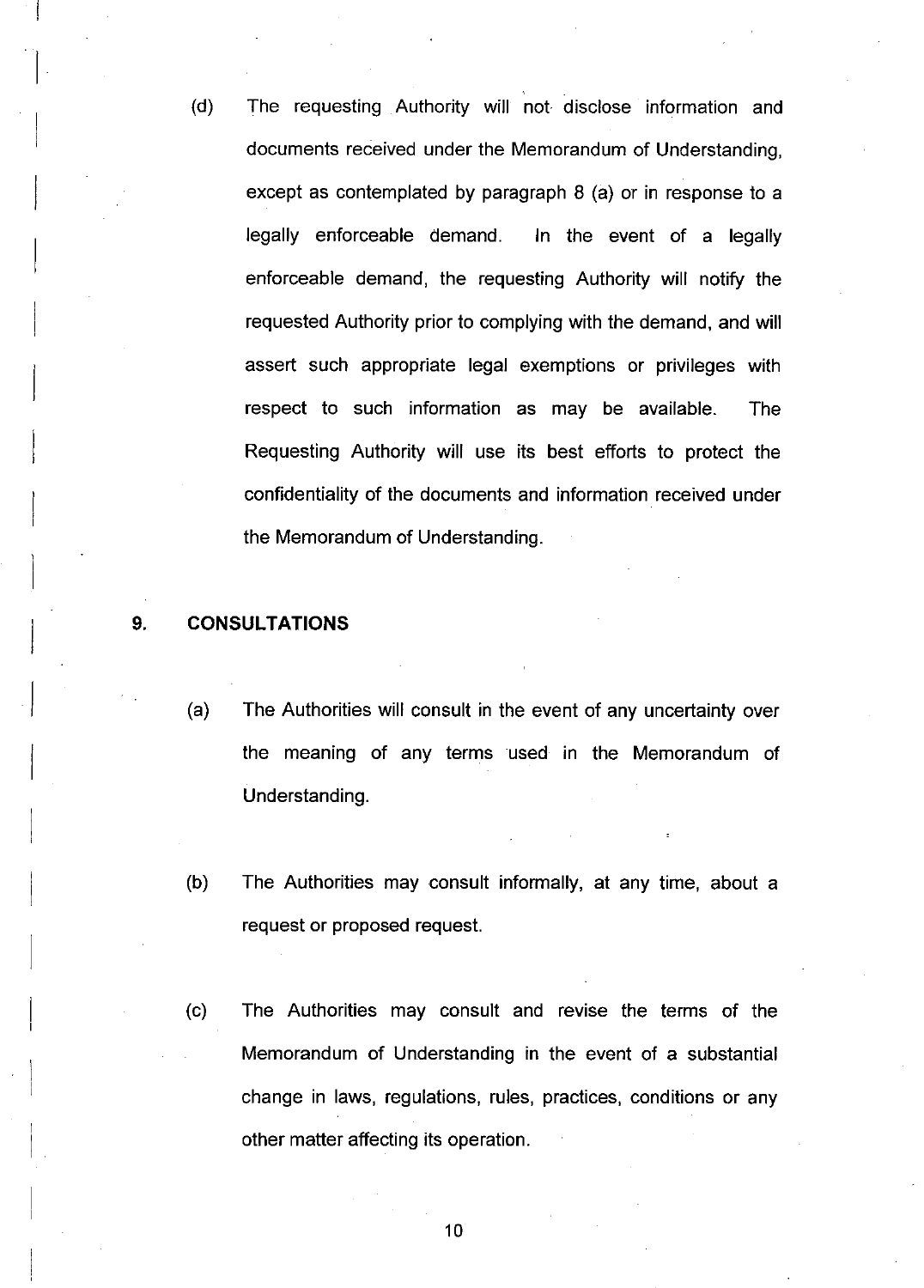(d) The Authorities may agree on such practical measures as may be necessary to facilitate the implementation of the Memorandum of Understanding.

#### **10. CONTACT PERSONS**

 $\vert$ 

 $\overline{\phantom{a}}$ 

 $\vert$ 

I

I

 $\overline{\phantom{a}}$ 

I

 $\vert$ 

 $\vert$ 

 $\vert$ 

I

 $\vert$ 

 $\vert$ 

I

I

I

I

I

I

I

I

All communications between the Authorities should be between the principal points of contact as set out in Appendix A unless otherwise agreed. Appendix A may be amended by the relevant Authority upon written notice to the other Authority.

#### **11. TERMINATION**

Cooperation in accordance with the Memorandum of Understanding will continue until the expiration of 30 days after any Authority gives written notice to the other Authority of its intention to discontinue the cooperation. If any Authority gives such notice, cooperation in accordance with the Memorandum of Understanding will continue with respect to all requests for assistance that were made to such Authority before the effective date of notification until the requesting Authority terminates the matter for which the assistance was requested.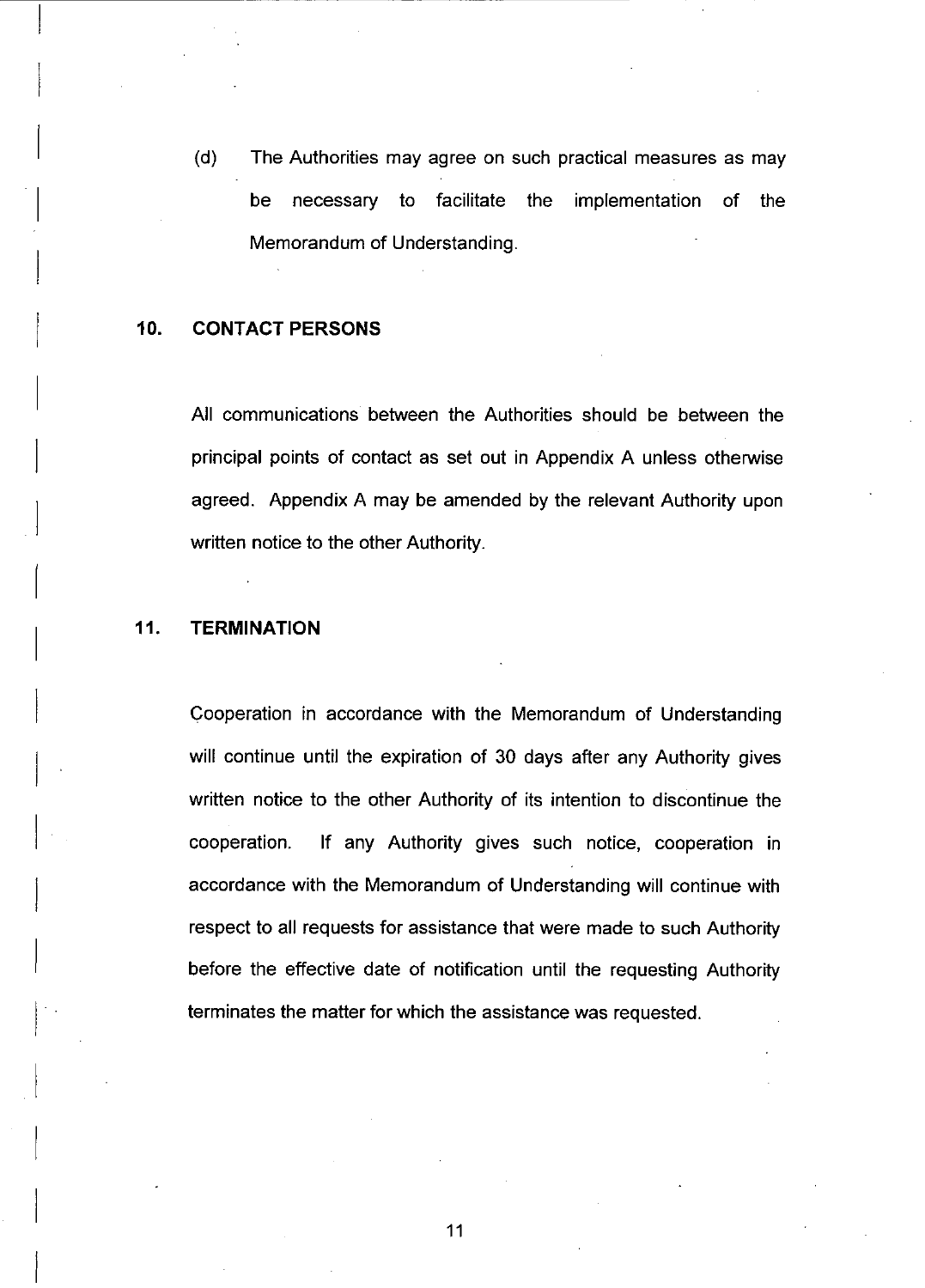## **12. ENTRY INTO EFFECT**

 $\Bigg\}$ 

 $\vert$ 

I

I

I

 $\vert$ 

 $\vert$ 

 $\begin{bmatrix} 1 & 1 \\ 1 & 1 \end{bmatrix}$ 

I

 $\vert$ 

I

I

 $\parallel$ 

I

I

I

I

I

 $\overline{\phantom{a}}$ 

 $\Bigg\}$ 

date of signature by the SSC and the SFC. The Memorandum of Understanding will come into operation from the

Signed this  $20^{H<sub>b</sub>}$  day of April 2009 in Hong Kong and includes 2 copies, one copy for each party.

State Securities Commission of Viet Nam

Securities and Futures Commission of Hong Kong

Værug

Vu Bang Chairman

Eddy Fong Chairman